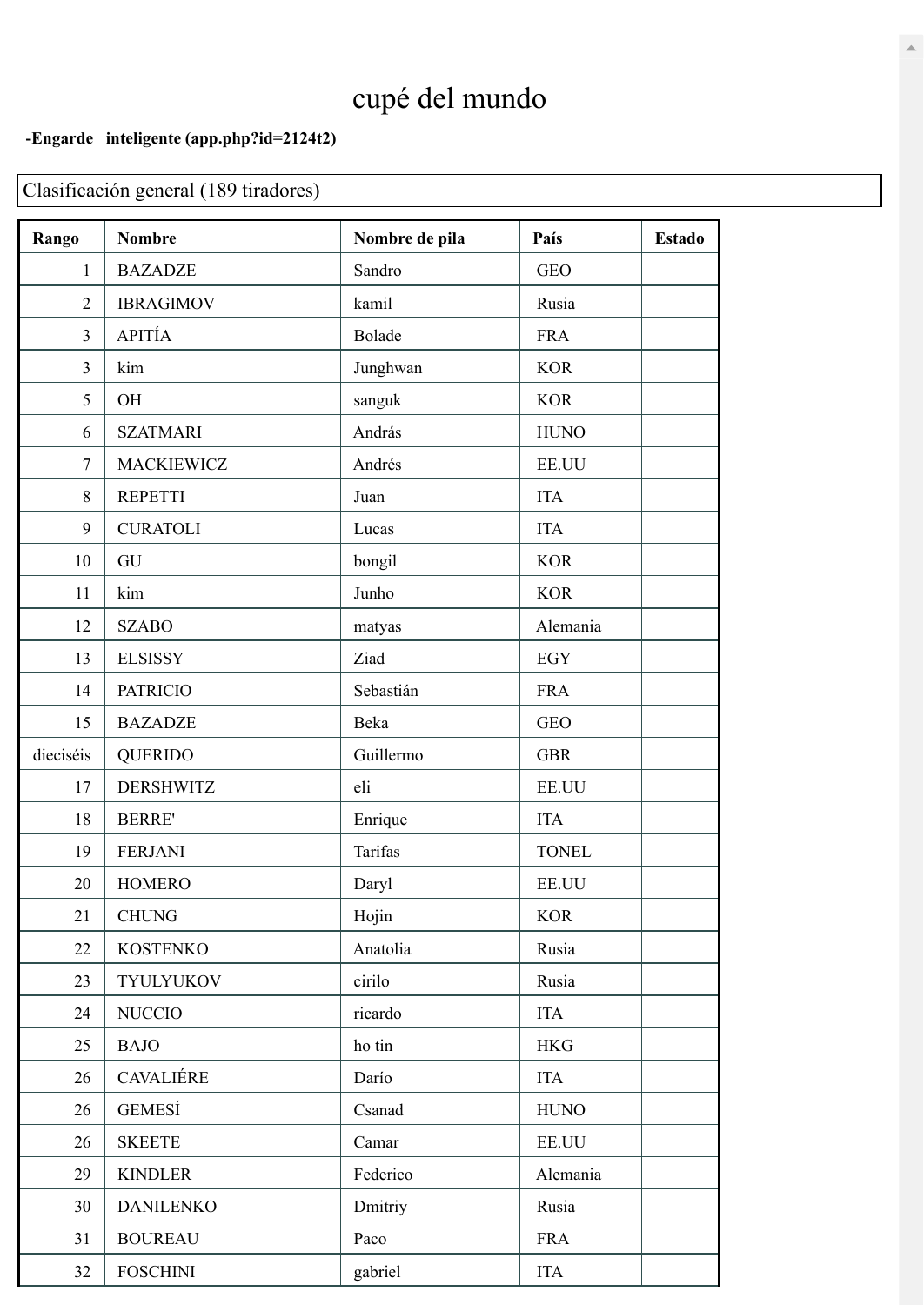| 33       | <b>PAKDAMAN</b>                   | Ali                        | <b>IRI</b>        |
|----------|-----------------------------------|----------------------------|-------------------|
| 34       | AMÉRICA                           | mohamed                    | <b>EGY</b>        |
| 35       | <b>HACER</b>                      | Gyeong-dong                | <b>KOR</b>        |
| 36       | LÍM                               | Jaeyoon                    | <b>KOR</b>        |
| 37       | <b>HRYCIUK</b>                    | Szymon                     | POL               |
| 38       | <b>BONÁ</b>                       | Raoul                      | Alemania          |
| 39       | <b>MAMUTOV</b>                    | sherzod                    | <b>UZB</b>        |
| 40       | <b>FOTOUHI</b>                    | mahoma                     | IRI               |
| 41       | <b>STOYCHEV</b>                   | Todor                      | <b>BUL</b>        |
| 42       | <b>GALLO</b>                      | michele                    | <b>ITA</b>        |
| 43       | <b>RABB</b>                       | Krisztian                  | <b>HUNO</b>       |
| 44       | <b>TEODOSIU</b>                   | julian                     | <b>ROU</b>        |
| 45       | <b>TRUSHAKOV</b>                  | Alejandro                  | Rusia             |
| 46       | <b>COLLEAU</b>                    | Charles                    | <b>FRA</b>        |
| 47       | <b>FERJANI</b>                    | ahmed                      | <b>TONEL</b>      |
| 48       | <b>ILIASZ</b>                     | Nicolás                    | <b>HUNO</b>       |
| 49       | <b>SHIRSHOV</b>                   | vasiliy                    | Rusia             |
| 50       | <b>BOHOVÍN</b>                    | Bohdan                     | Reino Unido       |
| 51       | <b>FIORETTO</b>                   | Lucas                      | <b>ITA</b>        |
| 52       | yoshida                           | Kento                      | <b>JPN</b>        |
| 53       | <b>STANESCU</b>                   | Razván                     | <b>ROU</b>        |
| 54       | <b>SOTAVENTO</b>                  | jonghyun                   | <b>KOR</b>        |
| 55       | <b>BIBI</b>                       | Eliott                     | <b>FRA</b>        |
| 56       | <b>MOTORÍN</b>                    | Ilia                       | Rusia             |
| 57       | <b>HOSHINO</b>                    | Kento                      | <b>JPN</b>        |
| 58       | <b>KOKUBO</b>                     | mao                        | <b>JPN</b>        |
| 59       | <b>THOMPSON</b>                   | Jalil                      | <b>EE.UU</b>      |
| 60       | <b>DREOSSI</b>                    | leonardo                   | <b>ITA</b>        |
| 61       | <b>PETROVSKIY</b>                 | Oleg                       | Rusia             |
| 62       | <b>YILDIRIM</b>                   | Enver                      | <b>TUR</b>        |
| 63       | <b>BRAVO</b>                      | Inaki                      | <b>ESP</b>        |
| 64       | <b>CHANG</b>                      | Chi Hin Cyrus              | <b>HKG</b>        |
| 65       | <b>EFTIMIE</b>                    | Sorin                      | <b>ROU</b>        |
| 66       | <b>RETCHIA</b>                    | Vazha                      | <b>GEO</b>        |
| 67       | <b>TSAP</b>                       | Yuriy                      | <b>UKR</b>        |
| 68       | <b>DRAGOMIR</b>                   | George                     | <b>ROU</b>        |
| 69       | TE VELDE                          | Noah                       | <b>USA</b>        |
| 70       | <b>GIRAULT</b>                    | Evann Jean Abba<br>Mostafa | NIG               |
| 71<br>72 | <b>AYMAN</b><br><b>SZCZEPANIK</b> | Piotr                      | <b>EGY</b><br>POL |
| 73       | <b>KACZKOWSKI</b>                 | Krzysztof                  | POL               |
|          |                                   |                            |                   |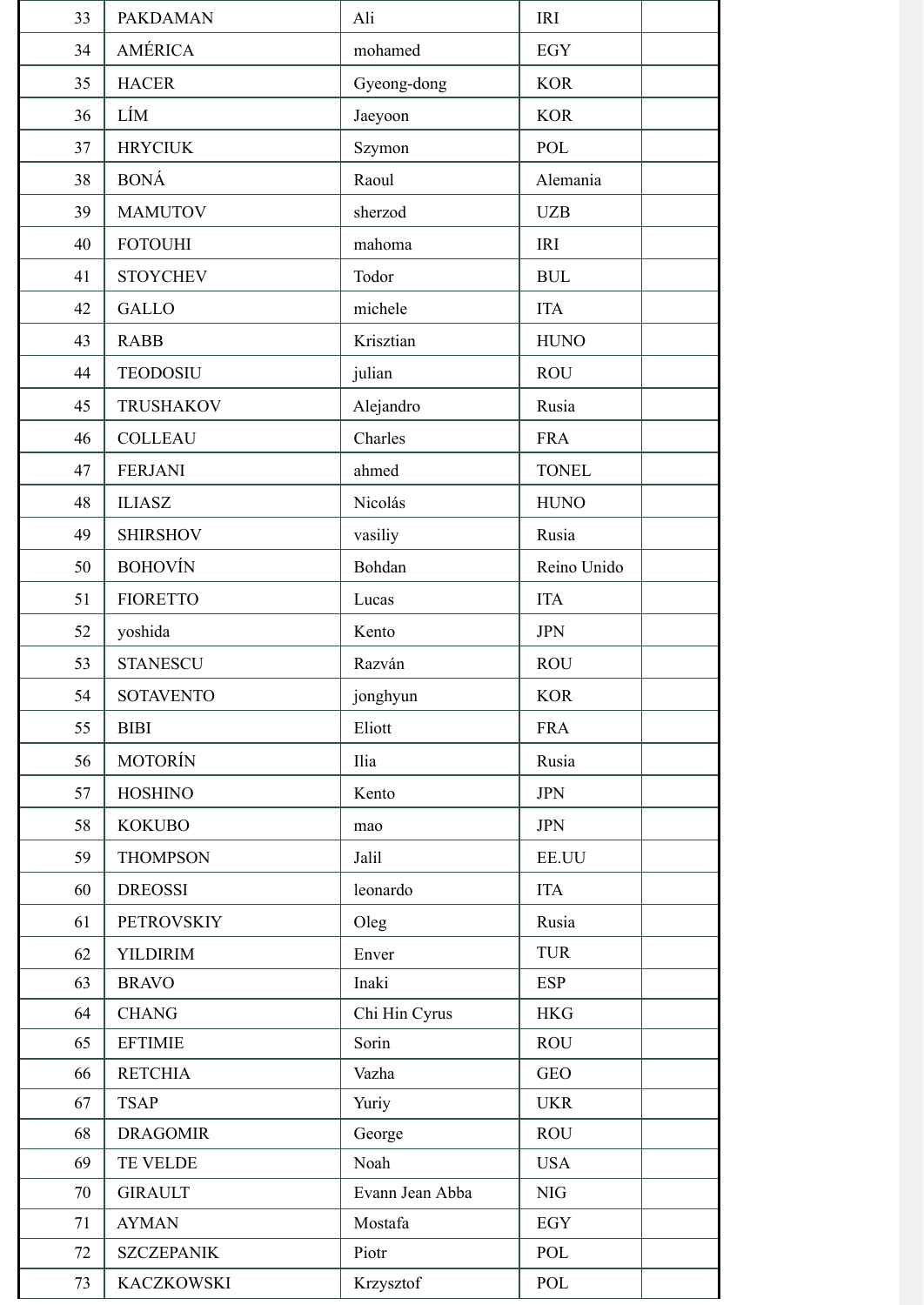| 74  | <b>GALGOCZY</b>        | <b>Tamas</b> | <b>HUN</b> |            |
|-----|------------------------|--------------|------------|------------|
| 75  | <b>SATTARKHAN</b>      | Nazarbay     | <b>KAZ</b> |            |
| 76  | <b>COHEN</b>           | Josef        | <b>USA</b> |            |
| 77  | <b>DODDO</b>           | Andrew       | <b>USA</b> |            |
| 78  | <b>KOVAL</b>           | Stsiapan     | <b>BLR</b> |            |
| 79  | <b>SCHLAFFER</b>       | Leon         | <b>GER</b> |            |
| 80  | <b>KODIROV</b>         | Zuhriddin    | <b>UZB</b> |            |
| 81  | <b>YOSHIDA</b>         | Tamon        | <b>JPN</b> |            |
| 82  | <b>TSUMORI</b>         | Shido        | <b>JPN</b> |            |
| 83  | <b>YAGODKA</b>         | Andriy       | <b>UKR</b> |            |
| 84  | <b>RAHBARI</b>         | Mohammad     | <b>IRI</b> |            |
| 85  | <b>NERI</b>            | Matteo       | <b>ITA</b> |            |
| 86  | <b>HIWATASHI</b>       | Reo          | <b>JPN</b> |            |
| 87  | <b>SEITZ</b>           | Tom          | <b>FRA</b> |            |
| 88  | <b>DADAEV</b>          | Alexey       | <b>RUS</b> |            |
| 89  | <b>SMITH</b>           | Jared        | <b>USA</b> |            |
| 90  | <b>KISEL</b>           | Siarhei      | <b>BLR</b> |            |
| 91  | <b>HEATHCOCK</b>       | Colin        | <b>GER</b> |            |
| 92  | <b>EMURA</b>           | Ryohei       | <b>JPN</b> |            |
| 93  | <b>KALTER</b>          | Felix        | <b>GER</b> |            |
| 94  | <b>PINCHUK</b>         | Maksim       | <b>BLR</b> |            |
| 95  | FERNANDEZ BLANCO       | Oscar        | <b>ESP</b> |            |
| 96  | <b>PLATONOV</b>        | Bogdan       | <b>UKR</b> |            |
| 97  | <b>LUCCHETTI</b>       | Stefano Ivan | <b>ARG</b> |            |
| 98  | <b>MOATAZ</b>          | Medhat       | <b>EGY</b> |            |
| 99  | <b>HEATHCOCK</b>       | Antonio      | <b>GER</b> |            |
| 100 | <b>SARON</b>           | Mitchell     | <b>USA</b> |            |
| 100 | <b>SINGH</b>           | Karan Singh  | IND        |            |
| 102 | <b>MANCHENO</b>        | Guillermo    | <b>ESP</b> |            |
| 103 | <b>DUBARRY</b>         | Baptiste     | <b>FRA</b> | <b>DNF</b> |
| 104 | <b>MIGNUZZI</b>        | Giacomo      | <b>ITA</b> |            |
| 105 | KUTCHUKHIDZE           | Lasha        | <b>GEO</b> |            |
| 106 | <b>CHAN</b>            | Cheuk Him    | <b>HKG</b> |            |
| 106 | <b>NOVIKAU</b>         | Artsiom      | <b>BLR</b> |            |
| 108 | <b>BARLOY</b>          | Edward       | <b>FRA</b> |            |
| 109 | <b>TCHEISHVILI</b>     | Nikoloz      | <b>GEO</b> |            |
| 110 | <b>OLLIVIER</b>        | Leandre      | <b>FRA</b> |            |
| 111 | <b>BAHER ARASBARAN</b> | Farzad       | IRI        |            |
| 112 | <b>MIYAYAMA</b>        | Ryo          | <b>JPN</b> |            |
| 113 | <b>ANASIZ</b>          | Muhammed     | <b>TUR</b> |            |
| 114 | <b>ZEA</b>             | Gibran       | <b>MEX</b> |            |
| 115 | HERNANDEZ CABALLERO    | Andres       | <b>ESP</b> |            |
| 116 | <b>URSACHI</b>         | Razvan       | <b>ROU</b> |            |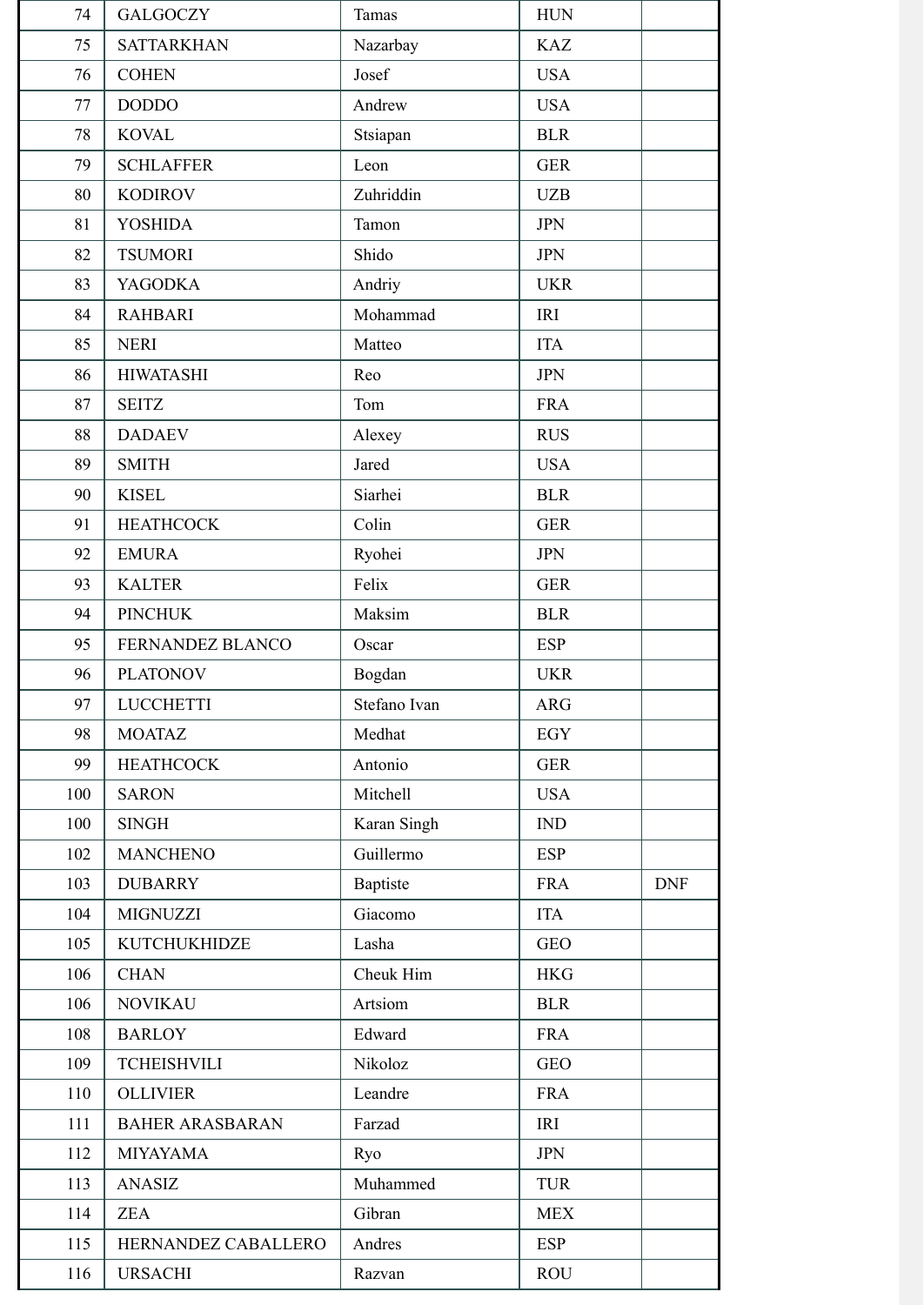| 117 | <b>ROUSSET</b>     | Nicolas       | <b>GEO</b> |
|-----|--------------------|---------------|------------|
| 118 | <b>RAKHMANALI</b>  | Mukhamedali   | <b>KAZ</b> |
| 119 | <b>PECH</b>        | Miklos        | <b>HUN</b> |
| 119 | <b>SCHNEIDER</b>   | Benno         | <b>GER</b> |
| 121 | <b>PATRICE</b>     | Jean-Philippe | <b>FRA</b> |
| 122 | <b>BONAH</b>       | Luis          | <b>GER</b> |
| 123 | DE RIDDER          | Arne          | <b>BEL</b> |
| 124 | <b>KAKAURIDZE</b>  | Goga          | <b>GEO</b> |
| 125 | <b>ABDAZOV</b>     | Islambek      | <b>UZB</b> |
| 126 | <b>KARAKAI</b>     | Oleksandr     | <b>UKR</b> |
| 127 | <b>MCBRIDE</b>     | Jackson       | <b>USA</b> |
| 128 | <b>PEKELMAN</b>    | <b>Bruno</b>  | <b>BRA</b> |
| 129 | <b>NASONOV</b>     | Dmitriy       | <b>RUS</b> |
| 130 | <b>AYMURATOV</b>   | Musa          | <b>UZB</b> |
| 131 | <b>PRINCE</b>      | Prince        | <b>IND</b> |
| 132 | <b>GENJEBAEV</b>   | Pazilbek      | <b>UZB</b> |
| 133 | <b>BERKAY</b>      | Deniz         | <b>TUR</b> |
| 134 | <b>TSELYSHEV</b>   | Artem         | <b>RUS</b> |
| 135 | <b>STREETS</b>     | Kaito         | <b>JPN</b> |
| 136 | <b>WILLIAMS</b>    | Nolan         | <b>USA</b> |
| 137 | <b>STATSENKO</b>   | Oleksiy       | <b>UKR</b> |
| 138 | <b>SHINDE</b>      | Abhay Krishna | <b>IND</b> |
| 139 | <b>CORREA VILA</b> | Luis          | <b>COL</b> |
| 139 | <b>LIPINSKI</b>    | Marcin        | POL        |
| 141 | <b>TANISHITA</b>   | Naoya         | <b>JPN</b> |
| 142 | <b>SARKISSYAN</b>  | Artyom        | <b>KAZ</b> |
| 143 | <b>KALDYBEKULY</b> | Tolebi        | <b>KAZ</b> |
| 144 | <b>ARCHVADZE</b>   | Vakhtangi     | <b>GEO</b> |
| 145 | <b>MOATAZ</b>      | Adham         | <b>EGY</b> |
| 146 | <b>RIKITAKE</b>    | Yuto          | <b>JPN</b> |
| 147 | <b>PEZZI</b>       | Enrico        | <b>BRA</b> |
| 148 | <b>ALMUTAIRI</b>   | Adel          | <b>KSA</b> |
| 148 | HO                 | Ian           | <b>GBR</b> |
| 150 | <b>GARRIGOS</b>    | Henrique      | <b>BRA</b> |
| 151 | <b>D'ARMIENTO</b>  | Francesco     | <b>ITA</b> |
| 151 | <b>VIGH</b>        | Benedek       | <b>HUN</b> |
| 153 | <b>ABZHAL</b>      | Bexultan      | <b>KAZ</b> |
| 154 | <b>FLOREZ</b>      | Carlos        | <b>ESP</b> |
| 154 | <b>RASULOV</b>     | Bobirjon      | <b>UZB</b> |
| 156 | <b>BIALECKI</b>    | Cezary        | POL        |
| 156 | <b>WENNEMAR</b>    | Bas           | <b>GER</b> |
| 158 | <b>ALAMR</b>       | Mohammed      | <b>KSA</b> |
| 158 | <b>NABIYEV</b>     | Zhanat        | <b>KAZ</b> |